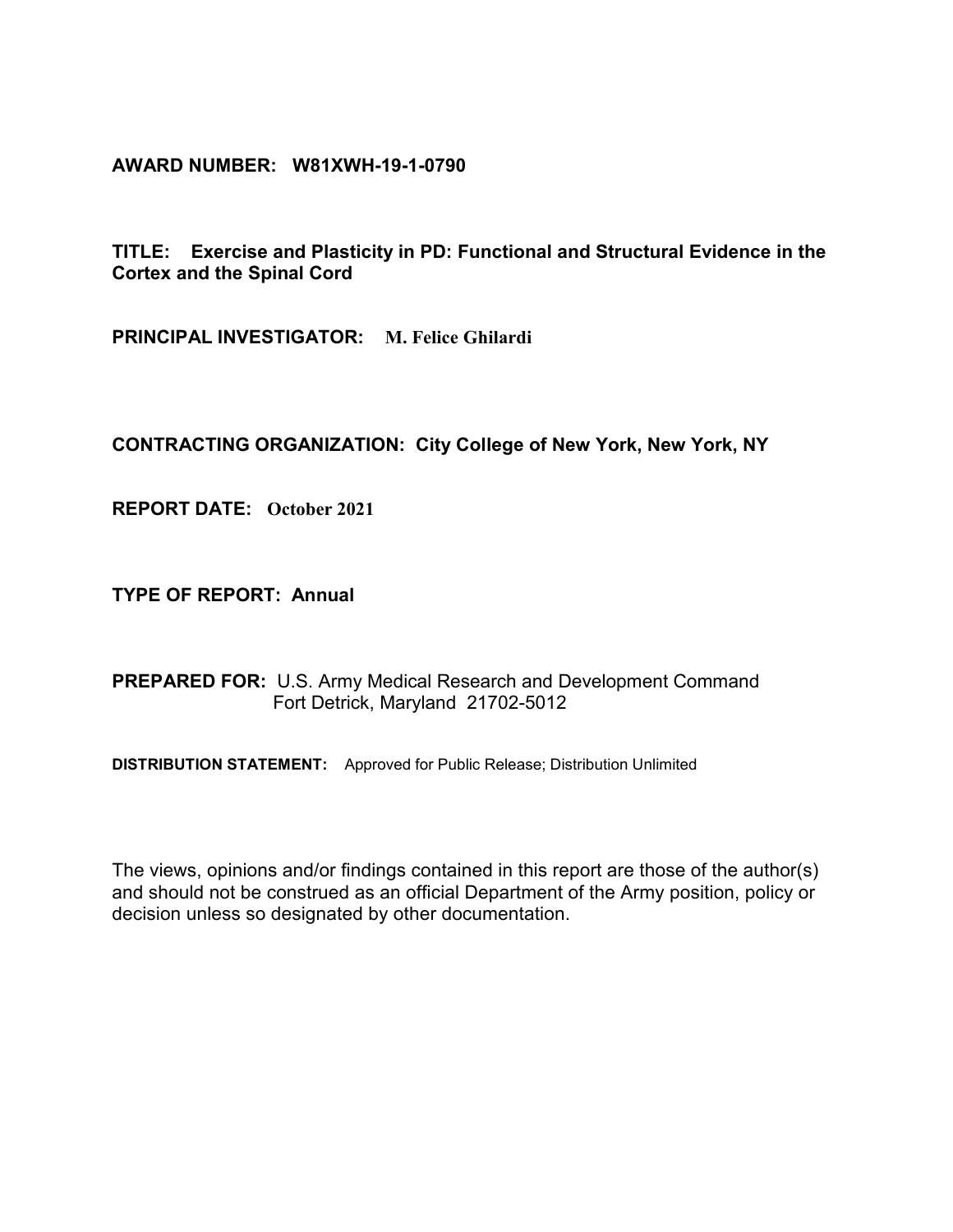|                                                                                                                                                                                                                                                                                                                                                                                                                                                                                                                                                                                                                                                                                                                                                                                                                                                                                                                                                                 |                    | <b>REPORT DOCUMENTATION PAGE</b>                                         |                       |                 | <b>Form Approved</b>                |  |  |  |  |
|-----------------------------------------------------------------------------------------------------------------------------------------------------------------------------------------------------------------------------------------------------------------------------------------------------------------------------------------------------------------------------------------------------------------------------------------------------------------------------------------------------------------------------------------------------------------------------------------------------------------------------------------------------------------------------------------------------------------------------------------------------------------------------------------------------------------------------------------------------------------------------------------------------------------------------------------------------------------|--------------------|--------------------------------------------------------------------------|-----------------------|-----------------|-------------------------------------|--|--|--|--|
|                                                                                                                                                                                                                                                                                                                                                                                                                                                                                                                                                                                                                                                                                                                                                                                                                                                                                                                                                                 |                    |                                                                          |                       |                 | OMB No. 0704-0188                   |  |  |  |  |
| Public reporting burden for this collection of information is estimated to average 1 hour per response, including the time for reviewing instructions, searching existing data sources, gathering and maintaining the<br>data needed, and completing and reviewing this collection of information. Send comments regarding this burden estimate or any other aspect of this collection of information, including suggestions for reducing<br>this burden to Department of Defense, Washington Headquarters Services, Directorate for Information Operations and Reports (0704-0188), 1215 Jefferson Davis Highway, Suite 1204, Arlington, VA 22202-<br>4302. Respondents should be aware that notwithstanding any other provision of law, no person shall be subject to any penalty for failing to comply with a collection of information if it does not display a currently<br>valid OMB control number. PLEASE DO NOT RETURN YOUR FORM TO THE ABOVE ADDRESS. |                    |                                                                          |                       |                 |                                     |  |  |  |  |
| <b>1. REPORT DATE</b>                                                                                                                                                                                                                                                                                                                                                                                                                                                                                                                                                                                                                                                                                                                                                                                                                                                                                                                                           |                    | <b>2. REPORT TYPE</b>                                                    |                       |                 | <b>3. DATES COVERED</b>             |  |  |  |  |
| October 2021                                                                                                                                                                                                                                                                                                                                                                                                                                                                                                                                                                                                                                                                                                                                                                                                                                                                                                                                                    |                    | Annual                                                                   |                       |                 | 30Sep2020-29Sep2021                 |  |  |  |  |
| <b>4. TITLE AND SUBTITLE</b>                                                                                                                                                                                                                                                                                                                                                                                                                                                                                                                                                                                                                                                                                                                                                                                                                                                                                                                                    |                    |                                                                          |                       |                 | <b>5a. CONTRACT NUMBER</b>          |  |  |  |  |
|                                                                                                                                                                                                                                                                                                                                                                                                                                                                                                                                                                                                                                                                                                                                                                                                                                                                                                                                                                 |                    |                                                                          |                       |                 | W81XWH-19-1-0790                    |  |  |  |  |
| Cortex and the Spinal Cord                                                                                                                                                                                                                                                                                                                                                                                                                                                                                                                                                                                                                                                                                                                                                                                                                                                                                                                                      |                    | Exercise and Plasticity in PD: Functional and Structural Evidence in the |                       |                 | <b>5b. GRANT NUMBER</b>             |  |  |  |  |
|                                                                                                                                                                                                                                                                                                                                                                                                                                                                                                                                                                                                                                                                                                                                                                                                                                                                                                                                                                 |                    |                                                                          |                       |                 | <b>5c. PROGRAM ELEMENT NUMBER</b>   |  |  |  |  |
| 6. AUTHOR(S)                                                                                                                                                                                                                                                                                                                                                                                                                                                                                                                                                                                                                                                                                                                                                                                                                                                                                                                                                    |                    |                                                                          |                       |                 | <b>5d. PROJECT NUMBER</b>           |  |  |  |  |
|                                                                                                                                                                                                                                                                                                                                                                                                                                                                                                                                                                                                                                                                                                                                                                                                                                                                                                                                                                 |                    |                                                                          |                       |                 | W81XWH-19-1-0790                    |  |  |  |  |
|                                                                                                                                                                                                                                                                                                                                                                                                                                                                                                                                                                                                                                                                                                                                                                                                                                                                                                                                                                 |                    |                                                                          |                       |                 | <b>5e. TASK NUMBER</b>              |  |  |  |  |
| Angelo Quartarone, M. Felice Ghilardi                                                                                                                                                                                                                                                                                                                                                                                                                                                                                                                                                                                                                                                                                                                                                                                                                                                                                                                           |                    |                                                                          |                       |                 |                                     |  |  |  |  |
|                                                                                                                                                                                                                                                                                                                                                                                                                                                                                                                                                                                                                                                                                                                                                                                                                                                                                                                                                                 |                    | E-Mails: aquartar65@gmail com; lice mg79@gmail com                       |                       |                 | <b>5f. WORK UNIT NUMBER</b>         |  |  |  |  |
| 7. PERFORMING ORGANIZATION NAME(S) AND ADDRESS(ES)                                                                                                                                                                                                                                                                                                                                                                                                                                                                                                                                                                                                                                                                                                                                                                                                                                                                                                              |                    |                                                                          |                       |                 | 8. PERFORMING ORGANIZATION REPORT   |  |  |  |  |
|                                                                                                                                                                                                                                                                                                                                                                                                                                                                                                                                                                                                                                                                                                                                                                                                                                                                                                                                                                 |                    | University of Messina, Piazza Pugliatti, 98100, Messina, Italy           |                       |                 | <b>NUMBER</b>                       |  |  |  |  |
|                                                                                                                                                                                                                                                                                                                                                                                                                                                                                                                                                                                                                                                                                                                                                                                                                                                                                                                                                                 |                    | City College of New York, 160 Convent Avenue, New York, NY, 10128        |                       |                 |                                     |  |  |  |  |
|                                                                                                                                                                                                                                                                                                                                                                                                                                                                                                                                                                                                                                                                                                                                                                                                                                                                                                                                                                 |                    |                                                                          |                       |                 |                                     |  |  |  |  |
|                                                                                                                                                                                                                                                                                                                                                                                                                                                                                                                                                                                                                                                                                                                                                                                                                                                                                                                                                                 |                    |                                                                          |                       |                 |                                     |  |  |  |  |
|                                                                                                                                                                                                                                                                                                                                                                                                                                                                                                                                                                                                                                                                                                                                                                                                                                                                                                                                                                 |                    |                                                                          |                       |                 |                                     |  |  |  |  |
|                                                                                                                                                                                                                                                                                                                                                                                                                                                                                                                                                                                                                                                                                                                                                                                                                                                                                                                                                                 |                    | 9. SPONSORING / MONITORING AGENCY NAME(S) AND ADDRESS(ES)                |                       |                 | 10. SPONSOR/MONITOR'S ACRONYM(S)    |  |  |  |  |
|                                                                                                                                                                                                                                                                                                                                                                                                                                                                                                                                                                                                                                                                                                                                                                                                                                                                                                                                                                 |                    |                                                                          |                       |                 |                                     |  |  |  |  |
|                                                                                                                                                                                                                                                                                                                                                                                                                                                                                                                                                                                                                                                                                                                                                                                                                                                                                                                                                                 |                    | U.S. Army Medical Research and Development Command                       |                       |                 |                                     |  |  |  |  |
|                                                                                                                                                                                                                                                                                                                                                                                                                                                                                                                                                                                                                                                                                                                                                                                                                                                                                                                                                                 |                    |                                                                          |                       |                 | <b>11. SPONSOR/MONITOR'S REPORT</b> |  |  |  |  |
| Fort Detrick, Maryland 21702-5012                                                                                                                                                                                                                                                                                                                                                                                                                                                                                                                                                                                                                                                                                                                                                                                                                                                                                                                               |                    |                                                                          |                       |                 |                                     |  |  |  |  |
|                                                                                                                                                                                                                                                                                                                                                                                                                                                                                                                                                                                                                                                                                                                                                                                                                                                                                                                                                                 |                    |                                                                          |                       |                 | <b>NUMBER(S)</b>                    |  |  |  |  |
|                                                                                                                                                                                                                                                                                                                                                                                                                                                                                                                                                                                                                                                                                                                                                                                                                                                                                                                                                                 |                    |                                                                          |                       |                 |                                     |  |  |  |  |
| <b>12. DISTRIBUTION / AVAILABILITY STATEMENT</b>                                                                                                                                                                                                                                                                                                                                                                                                                                                                                                                                                                                                                                                                                                                                                                                                                                                                                                                |                    |                                                                          |                       |                 |                                     |  |  |  |  |
|                                                                                                                                                                                                                                                                                                                                                                                                                                                                                                                                                                                                                                                                                                                                                                                                                                                                                                                                                                 |                    |                                                                          |                       |                 |                                     |  |  |  |  |
| Approved for Public Release; Distribution Unlimited                                                                                                                                                                                                                                                                                                                                                                                                                                                                                                                                                                                                                                                                                                                                                                                                                                                                                                             |                    |                                                                          |                       |                 |                                     |  |  |  |  |
| <b>13. SUPPLEMENTARY NOTES</b>                                                                                                                                                                                                                                                                                                                                                                                                                                                                                                                                                                                                                                                                                                                                                                                                                                                                                                                                  |                    |                                                                          |                       |                 |                                     |  |  |  |  |
|                                                                                                                                                                                                                                                                                                                                                                                                                                                                                                                                                                                                                                                                                                                                                                                                                                                                                                                                                                 |                    |                                                                          |                       |                 |                                     |  |  |  |  |
| <b>14. ABSTRACT</b>                                                                                                                                                                                                                                                                                                                                                                                                                                                                                                                                                                                                                                                                                                                                                                                                                                                                                                                                             |                    |                                                                          |                       |                 |                                     |  |  |  |  |
| We will study the effects of intensive rehabilitation in PD on plasticity with a multimodal approach. We will define first, whether                                                                                                                                                                                                                                                                                                                                                                                                                                                                                                                                                                                                                                                                                                                                                                                                                             |                    |                                                                          |                       |                 |                                     |  |  |  |  |
| exercise in PD restores the potentiation of the motor cortex to normal levels with both 5 Hz-rTMS PAS and beta modulation                                                                                                                                                                                                                                                                                                                                                                                                                                                                                                                                                                                                                                                                                                                                                                                                                                       |                    |                                                                          |                       |                 |                                     |  |  |  |  |
| and whether such improvements are accompanied by structural changes studied with diffusion MRI tractography and network                                                                                                                                                                                                                                                                                                                                                                                                                                                                                                                                                                                                                                                                                                                                                                                                                                         |                    |                                                                          |                       |                 |                                     |  |  |  |  |
| analysis (Aim 1). With the study of muscle synergies and spatiotemporal organization of the spinal motoneuronal output during                                                                                                                                                                                                                                                                                                                                                                                                                                                                                                                                                                                                                                                                                                                                                                                                                                   |                    |                                                                          |                       |                 |                                     |  |  |  |  |
| gait and reaching movements we will define the presence of functional changes in spinal cord mechanisms and connectivity                                                                                                                                                                                                                                                                                                                                                                                                                                                                                                                                                                                                                                                                                                                                                                                                                                        |                    |                                                                          |                       |                 |                                     |  |  |  |  |
| and whether such changes are global or involve selective districts (Aim 2). Finally, we will study post-exercise changes in                                                                                                                                                                                                                                                                                                                                                                                                                                                                                                                                                                                                                                                                                                                                                                                                                                     |                    |                                                                          |                       |                 |                                     |  |  |  |  |
| sleep pattern, as sleep is impaired in PD and plays a crucial role in the definition of plasticity-related phenomena (Aim 3). This                                                                                                                                                                                                                                                                                                                                                                                                                                                                                                                                                                                                                                                                                                                                                                                                                              |                    |                                                                          |                       |                 |                                     |  |  |  |  |
| project will generate breakthrough data on the mechanisms of exercise, novel biomarkers to monitor efficacy of treatments and                                                                                                                                                                                                                                                                                                                                                                                                                                                                                                                                                                                                                                                                                                                                                                                                                                   |                    |                                                                          |                       |                 |                                     |  |  |  |  |
| thus, possibly leading to better restorative, disease-modifying and symptomatic therapies for PD.                                                                                                                                                                                                                                                                                                                                                                                                                                                                                                                                                                                                                                                                                                                                                                                                                                                               |                    |                                                                          |                       |                 |                                     |  |  |  |  |
|                                                                                                                                                                                                                                                                                                                                                                                                                                                                                                                                                                                                                                                                                                                                                                                                                                                                                                                                                                 |                    |                                                                          |                       |                 |                                     |  |  |  |  |
| <b>15. SUBJECT TERMS</b>                                                                                                                                                                                                                                                                                                                                                                                                                                                                                                                                                                                                                                                                                                                                                                                                                                                                                                                                        |                    |                                                                          |                       |                 |                                     |  |  |  |  |
| Plasticity, Parkinson's disease, sleep, aerobic exercise, skill retention, MRI, TMS, high density EEG, rehabilitation                                                                                                                                                                                                                                                                                                                                                                                                                                                                                                                                                                                                                                                                                                                                                                                                                                           |                    |                                                                          |                       |                 |                                     |  |  |  |  |
| <b>16. SECURITY CLASSIFICATION OF:</b>                                                                                                                                                                                                                                                                                                                                                                                                                                                                                                                                                                                                                                                                                                                                                                                                                                                                                                                          |                    |                                                                          | <b>17. LIMITATION</b> | 18. NUMBER      | 19a. NAME OF RESPONSIBLE PERSON     |  |  |  |  |
|                                                                                                                                                                                                                                                                                                                                                                                                                                                                                                                                                                                                                                                                                                                                                                                                                                                                                                                                                                 |                    |                                                                          | OF ABSTRACT           | <b>OF PAGES</b> | <b>USAMRDC</b>                      |  |  |  |  |
| a. REPORT                                                                                                                                                                                                                                                                                                                                                                                                                                                                                                                                                                                                                                                                                                                                                                                                                                                                                                                                                       | <b>b. ABSTRACT</b> | c. THIS PAGE                                                             |                       |                 | 19b. TELEPHONE NUMBER (include area |  |  |  |  |
|                                                                                                                                                                                                                                                                                                                                                                                                                                                                                                                                                                                                                                                                                                                                                                                                                                                                                                                                                                 |                    |                                                                          | Unclassified          | 11              | code)                               |  |  |  |  |
| Unclassified                                                                                                                                                                                                                                                                                                                                                                                                                                                                                                                                                                                                                                                                                                                                                                                                                                                                                                                                                    | Unclassified       | Unclassified                                                             |                       |                 |                                     |  |  |  |  |

| Standard Form 298 (Rev. 8-98)  |  |  |
|--------------------------------|--|--|
| Prescribed by ANSI Std. Z39.18 |  |  |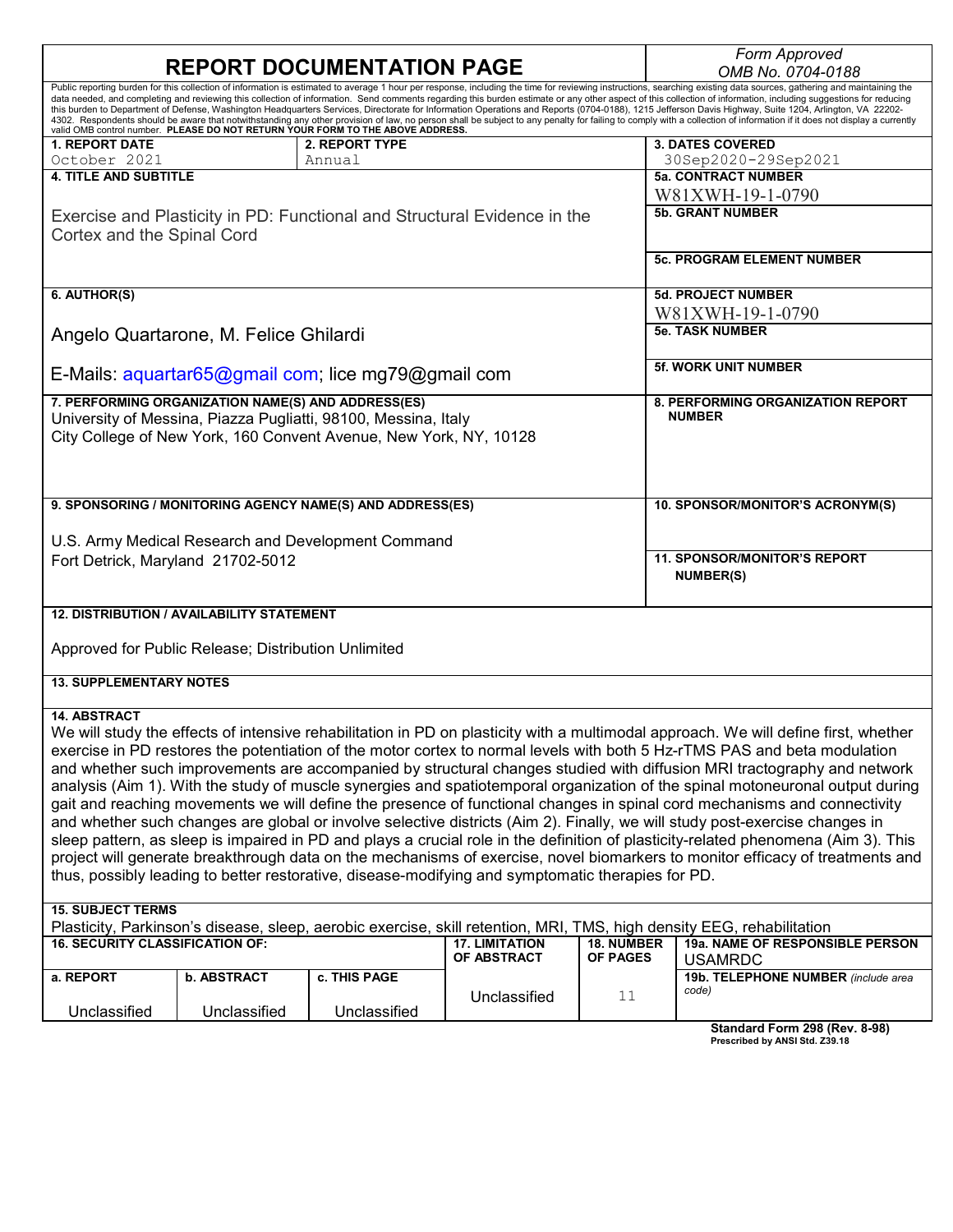## **TABLE OF CONTENTS**

## **Page**

|    | 1. Introduction                                     | 4  |
|----|-----------------------------------------------------|----|
| 2. | <b>Keywords</b>                                     | 4  |
|    | 3. Accomplishments                                  | 4  |
| 4. | <b>Impact</b>                                       | 5  |
|    | 5. Changes/Problems                                 | 6  |
|    | 6. Products                                         | 8  |
|    | 7. Participants & Other Collaborating Organizations | 9  |
|    | 8. Special Reporting Requirements                   | 11 |
| 9. | <b>Appendices</b>                                   | 11 |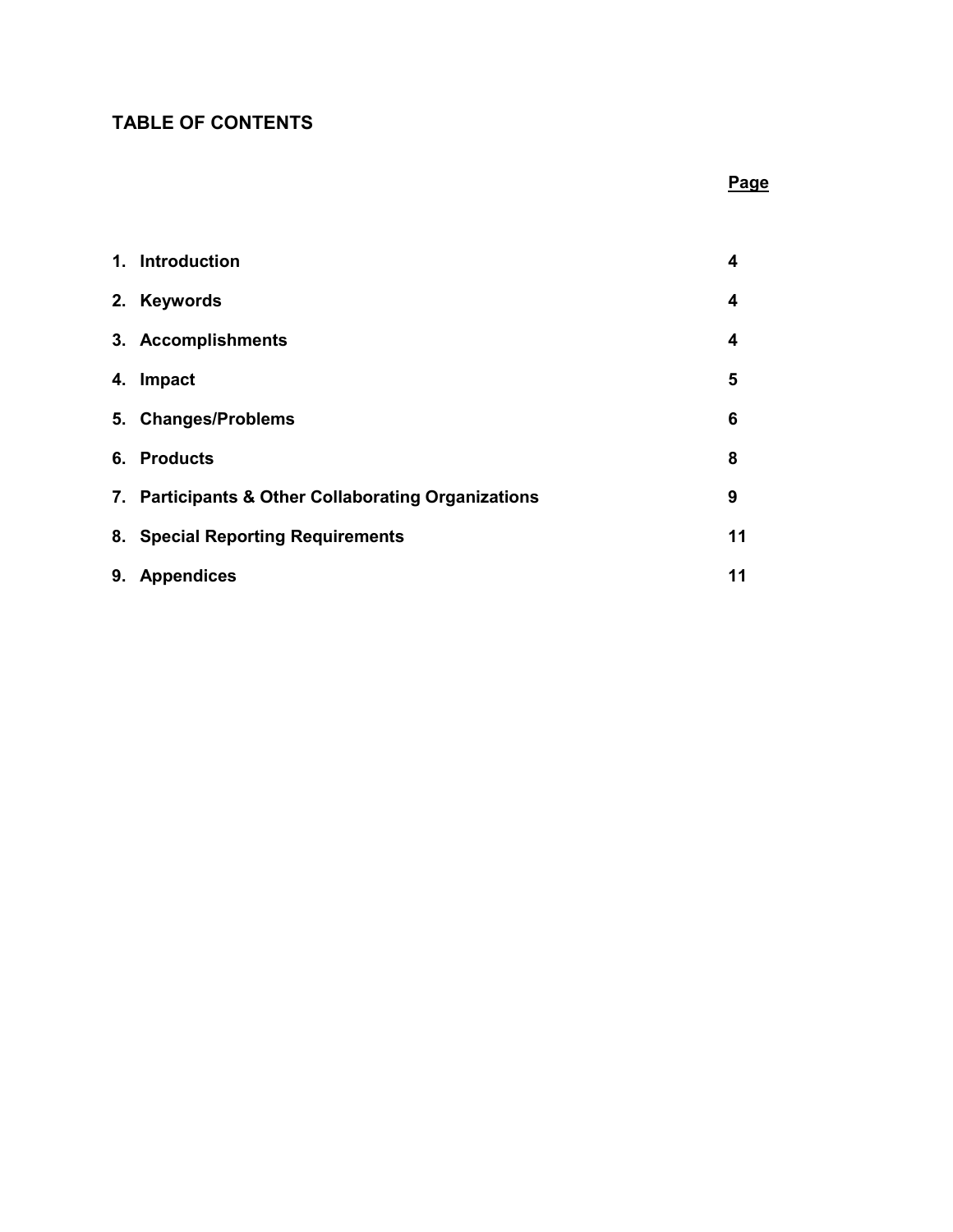### **1. INTRODUCTION:**

We will study the effects of intensive rehabilitation in PD on plasticity. In Aim 1, we will define whether exercise in PD restores plasticity in the motor cortex with 5 Hz-rTMS PAS, beta modulation, and structural alterations with MRI. With Aim 2 we will study muscle synergies and spatiotemporal organization of the spinal motoneuronal output during gait and reaching movements. With Aim 3, we will study post-exercise changes in sleep pattern. This project will generate information on the mechanisms of exercise, novel biomarkers to monitor efficacy of treatments.

### **2. KEYWORDS:**

Plasticity, Parkinson's disease, sleep, aerobic exercise, skill retention, MRI, TMS, high density EEG, rehabilitation

#### **3. ACCOMPLISHMENTS:**

#### **What were the major goals of the project?**

Task 1a: Assessing the effect of MIRT on cortical plasticity tested with rPAS

Task 1b: Assessing the effect of MIRT on structural cortical plasticity and brain connectivity tested with MRI

Task 1c: Assessing the effect of MIRT on movement-related beta modulation

Task 1d: Assessing the effects of MIRT on motor skills formation with reaching tasks

Task 1e: Assessing the effects of MIRT on EEG correlates of motor skills formation

Task 2a: Assessing the effect of MIRT on muscle synergies during gait

Task 2b: Assessing the effect of MIRT on muscle synergies during reaching movements

Task 3a: Assessing the effect of MIRT on sleep microstructure

#### **What was accomplished under these goals?**

1. We have received HRPO Approval on November 17, 2021 to start our research (E00984.1a - Study Number 54/19, Proposal Number PD180091, Award Number W81XWH-19-1-0810) from Ms. Kimberly Odam, MS, CIP, Director Human Research Protection Office, ORP, US Army Medical Research and Development Command. For this reason, we were not able to proceed to the test of patients we had already selected.

2. We have analyzed previously collected data on movement-related beta modulation and beta power in normal subjects. The resulting paper about the differential effects of motor learning and simple motor practice on beta modulation has been published in *Science Report*.

3. We have also published an opinion paper in *Parkinsonism and related disorders* on practice-related increases of beta modulation and mean power in PD and controls, suggesting that they likely represent the decreased availability of lactate, the major energy source for brain activity.

4. Another paper on movement-related gamma modulation showing its dependence on the planning and execution of movement characteristics has been submitted.

5. Drs. Quartarone and Ghilardi met in September in Italy to finalize the strategy for data collection, transfer and analyses.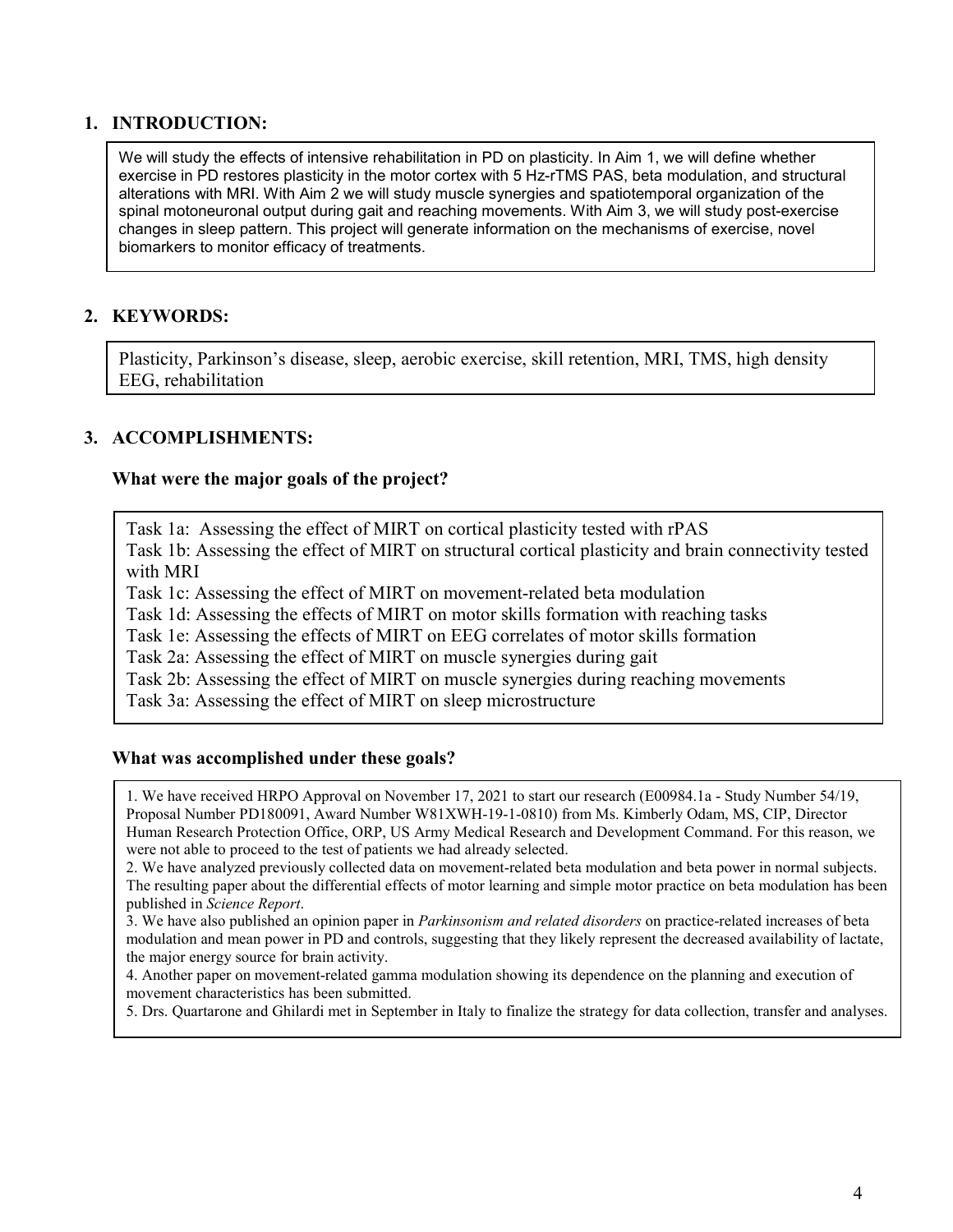### **What opportunities for training and professional development has the project provided?**

Nothing to report.

### **How were the results disseminated to communities of interest?**

Two papers were published and another is under review. Drs. Ghilardi and Quartarone have edited a book on plasticity and neurological disorders that will be published at the beginning of 2022. Also Drs. Ghilardi and Quartarone have been preparing the Workshop on synaptic plasticity, an international venue where these data will be presented to experts in neuroplasticity. The date of the Workshop has been moved from October 2021 to June 2022 because of the COVID epidemics. Also Drs. Ghilardi and Quartarone with Dr. Hallett presented and discussed data relevant to exercise, rehabilitation and plasticity in PD in February 2021 in a Zoom meeting directed to experts in rehabilitation.

### **What do you plan to do during the next reporting period to accomplish the goals?**

We will finalize analyses and papers on movement-related gamma and beta modulation in patients with PD. We will also write reviews on plasticity, movement and Parkinson's disease. We will participate on the initial data collection in Messina possibly in the first part of 2022 and will analyze the EEG and kinematics data when we will receive them from Messina.

## *4.* **IMPACT:**

### **What was the impact on the development of the principal discipline(s) of the project?**

*Nothing to Report.*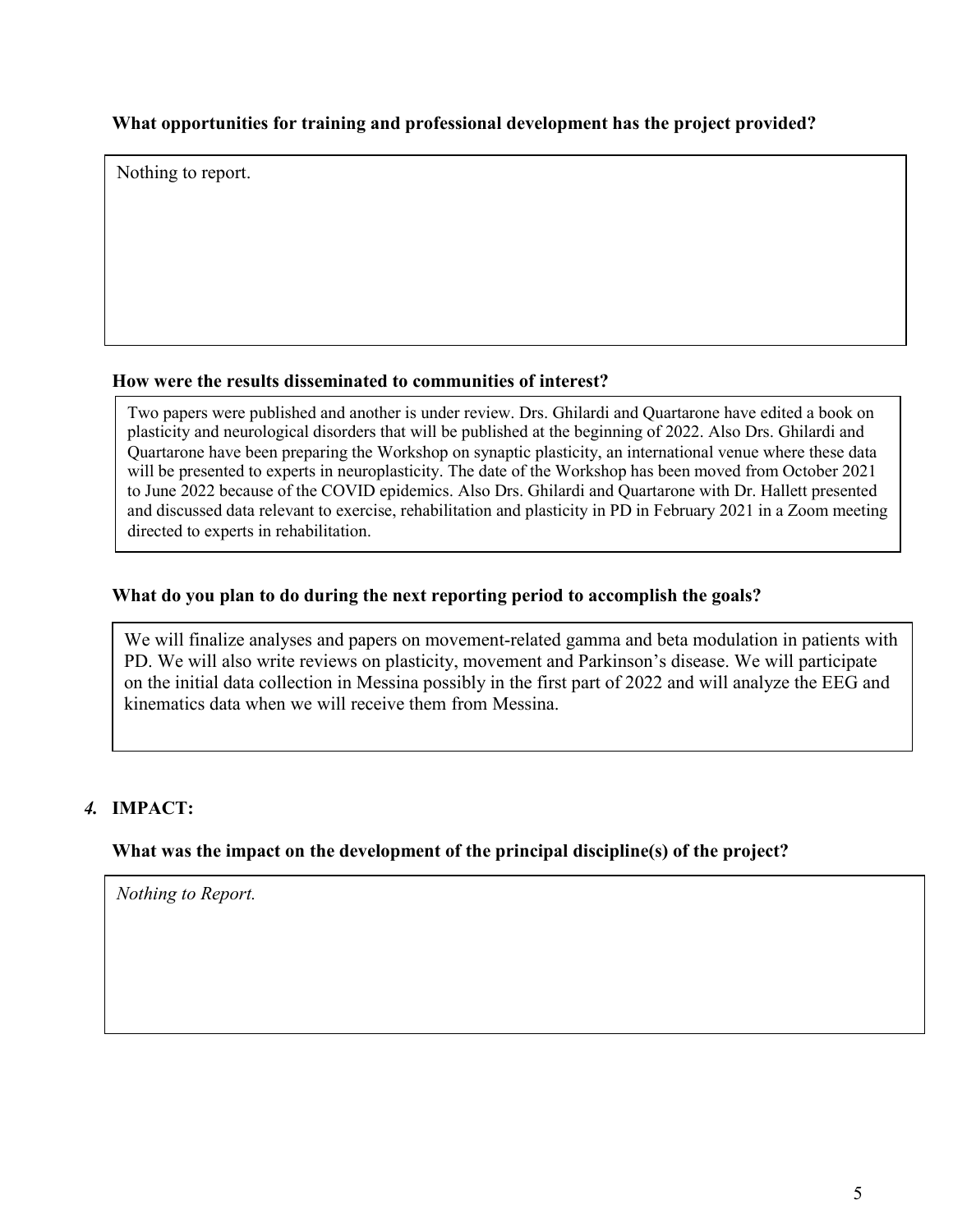#### **What was the impact on other disciplines?**

*Nothing to Report.*

### **What was the impact on technology transfer?**

*Nothing to Report*

### **What was the impact on society beyond science and technology?**

*Nothing to Report.*

### **5. CHANGES/PROBLEMS:**

#### **Changes in approach and reasons for change**

The direction, strategy and goals of the program have not changed.

#### **Actual or anticipated problems or delays and actions or plans to resolve them**

The direction, strategy and goals of the program have not changed. However, we experienced a halt on patient recruitment and testing due to the lock down of hospital facilities in Italy due to the COVID emergency.

However, we have enrolled four normal controls and six patients that are going to be tested for baseline data collection in the next weeks.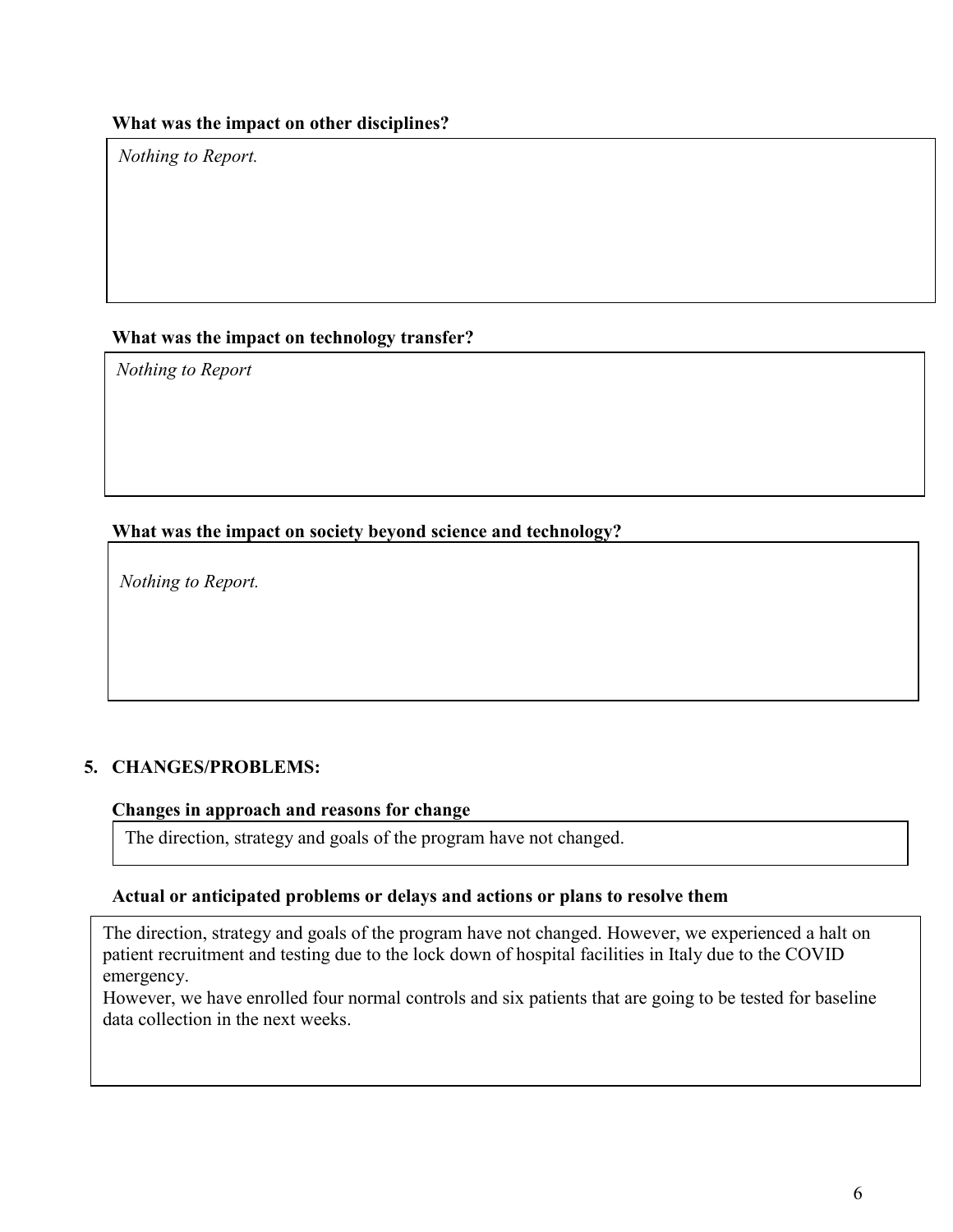## **Changes that had a significant impact on expenditures**

None

### **Significant changes in use or care of human subjects, vertebrate animals, biohazards, and/or select agents**

None.

### **Significant changes in use or care of human subjects**

### **Significant changes in use or care of vertebrate animals**

 $N/A$ 

### **Significant changes in use of biohazards and/or select agents**

N/A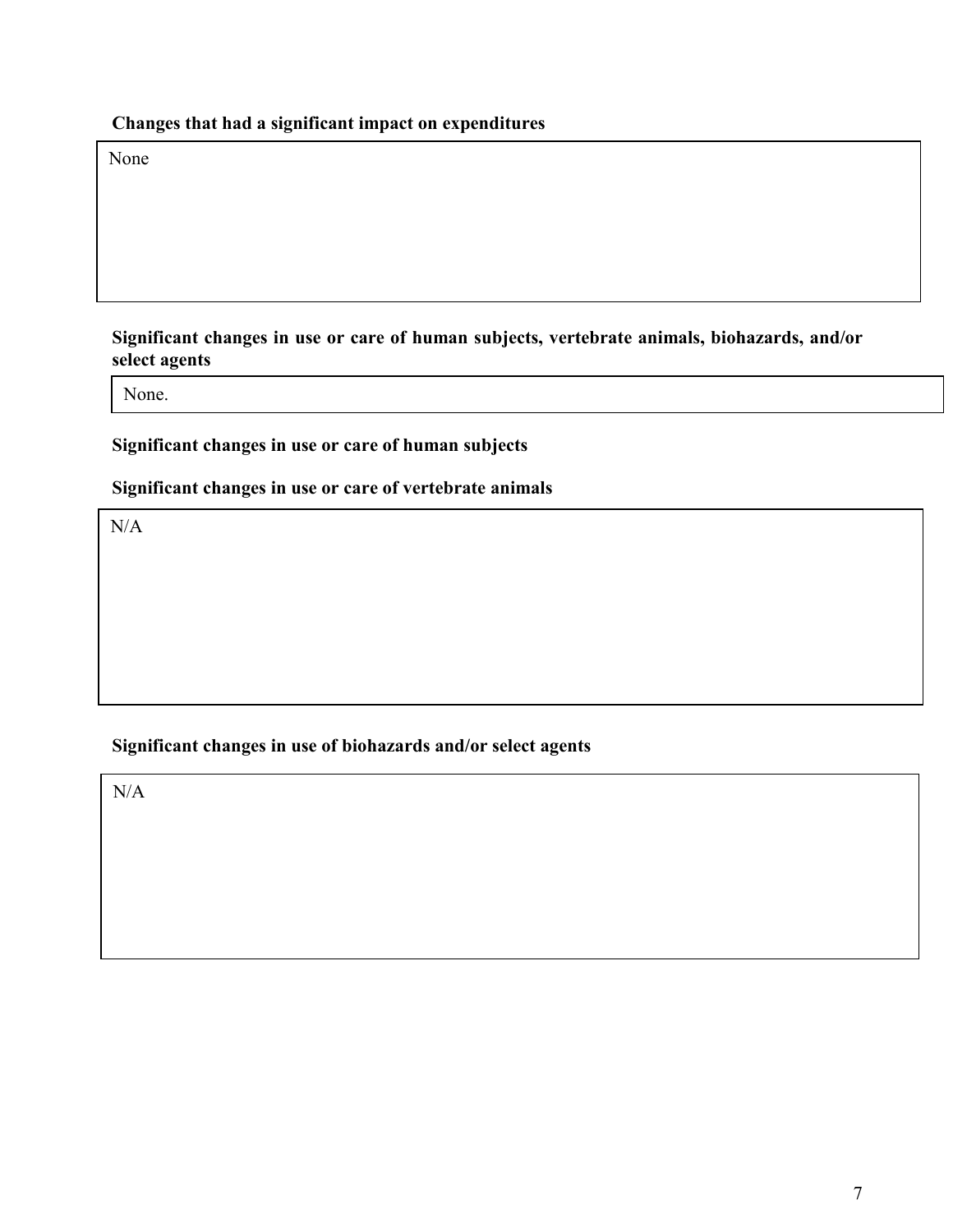## **6. PRODUCTS:**

### • **Publications, conference papers, and presentations**

### **Journal publications.**

1. Tatti E, Ferraioli F, Peter J, Alalade T, Nelson AB, Ricci S, Quartarone A, Ghilardi MF. Frontal increase of beta modulation during the practice of a motor task is enhanced by visuomotor learning. Sci Rep. 2021 Aug 31;11(1):17441, with *acknowledgement of federal support (yes).*

2. Ghilardi MF, Tatti E, Quartarone A. Beta power and movement-related beta modulation as hallmarks of energy for plasticity induction: Implications for Parkinson's disease. Parkinsonism Relat Disord. 2021 Jul;88:136-139; with *acknowledgement of federal support (yes).*

*3.* Tatti E, Ferraioli F, Cacciola A, Chan C, Quartarone A, Ghilardi MF. Modulation of gamma spectral amplitude and connectivity during reaching predicts peak velocity and movement duration. Submitted; with *acknowledgement of federal support (yes).*

#### **Books or other non-periodical, one-time publications.**

NEUROPLASTICITY: FROM BENCH TO BEDSIDE; Volume Editors: ANGELO QUARTARONE, MARIA FELICE GHILARDI, AND FRANÇOIS BOLLER, VOLUME 184, Handbook of Neurology; in press; *acknowledgement of federal support (yes)*

### **Other publications, conference papers and presentations**.

N/A

### • **Website(s) or other Internet site(s)**

N/A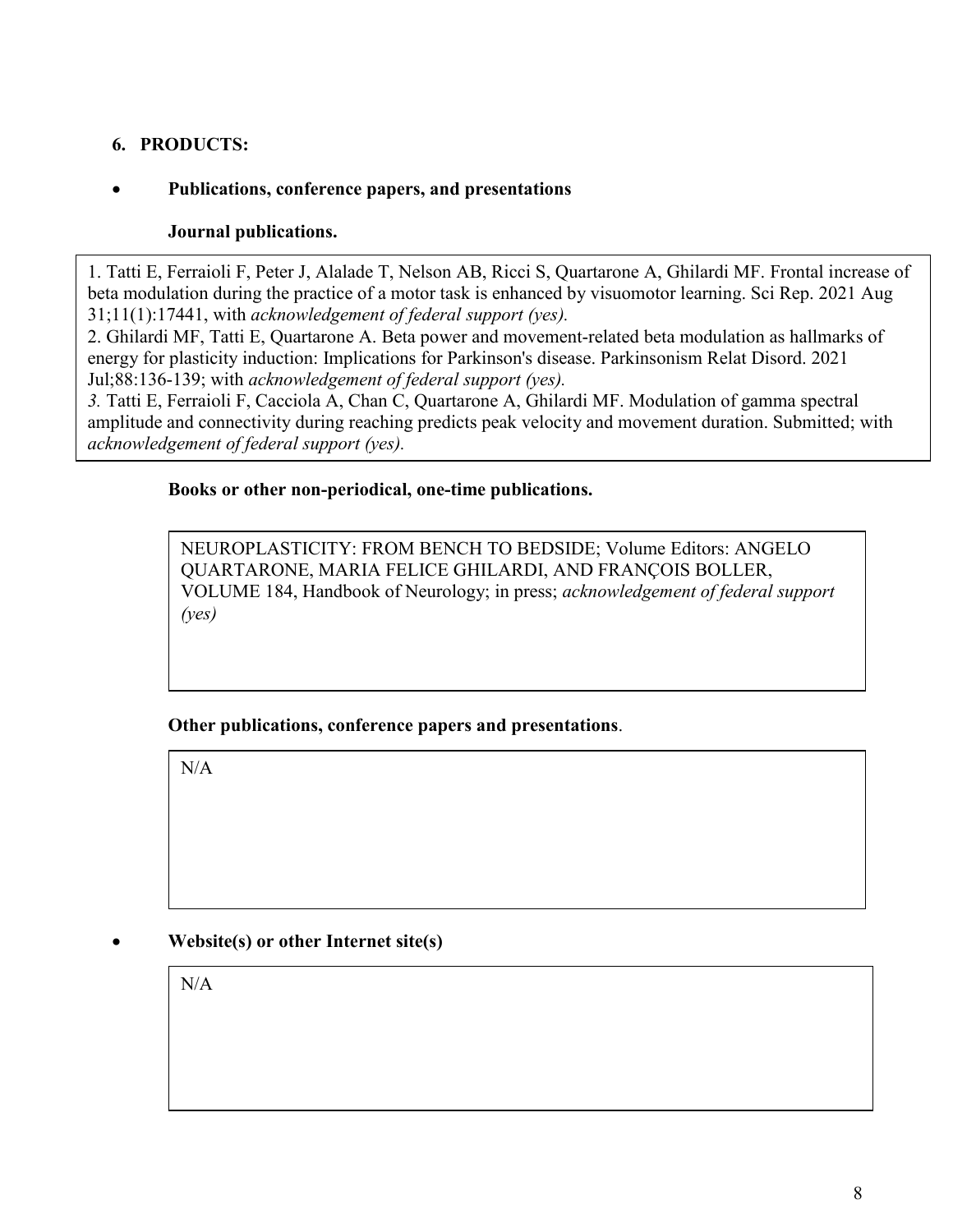#### • **Technologies or techniques**

Software for motor testing and EEG recording developed in New York was shared with the group in Messina

### • **Inventions, patent applications, and/or licenses**

N/A

#### • **Other Products**



### **7. PARTICIPANTS & OTHER COLLABORATING ORGANIZATIONS**

#### **What individuals have worked on the project?**

Maria Felice Ghilardi , CUNY *Project Role: PI Researcher Identifier): orcid number ): 0000-0001-7351-5169 Nearest person month worked: 40 Contribution to Project: EEG and kinematics, paper writing*  Elisa Tatti, CUNY *Project Role: co-investigator Researcher Identifier): orcid number ): Nearest person month worked: 160 Contribution to Project: Software design and analysis of EEG and kinematics, paper writing*  Francesca Ferraioli, CUNY *Project Role: Researcher Assistant Researcher Identifier): orcid number ): Nearest person month worked: 20 Contribution to Project: Help in software design, paper writing*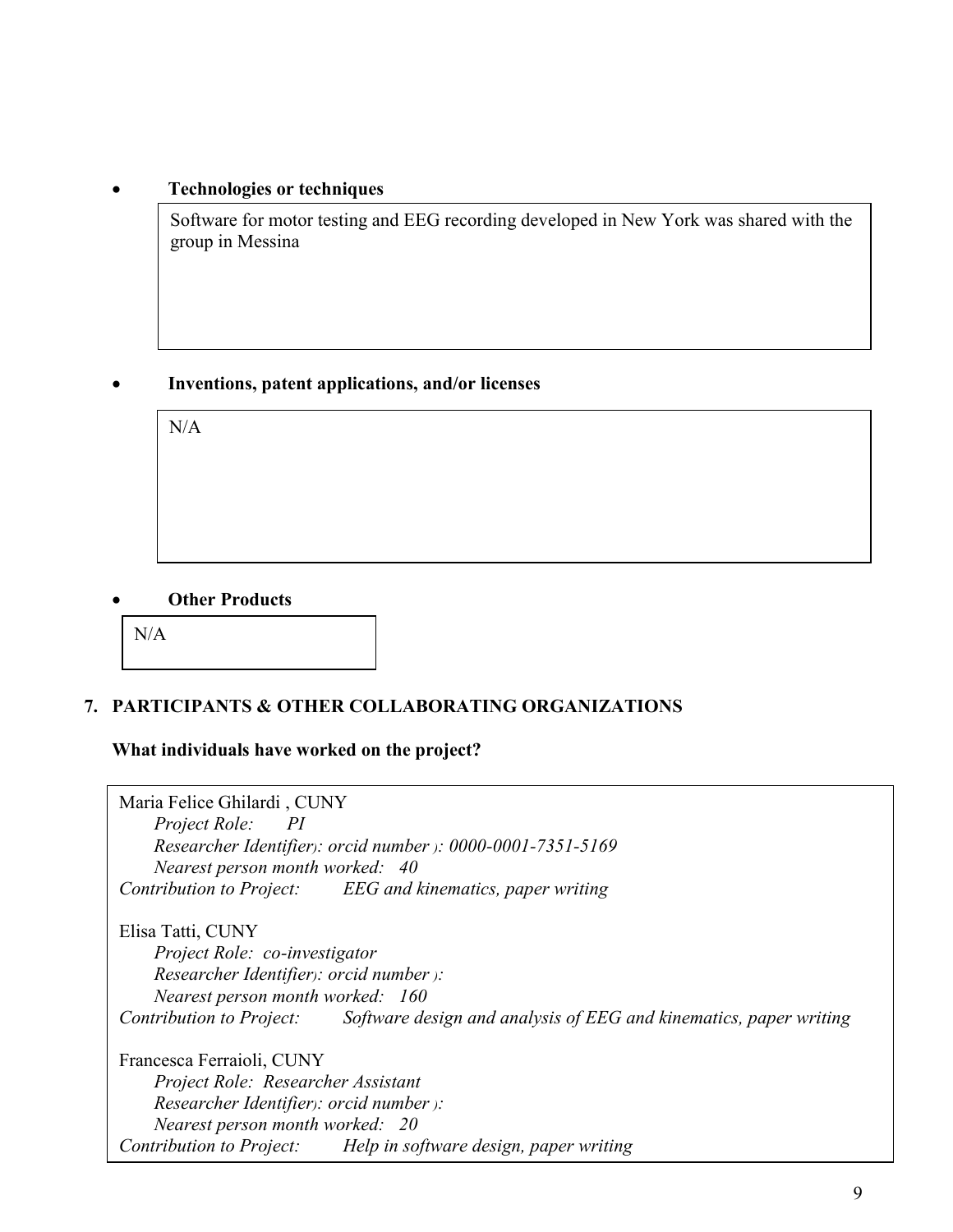#### **Has there been a change in the active other support of the PD/PI(s) or senior/key personnel since the last reporting period?**

*Nothing to Report*

# **What other organizations were involved as partners?**

| Angelo Quartarone, University of Messina<br>Project Role:<br>PI<br>Researcher Identifier): orcid number ): 0000-0003-1485-6590<br>Nearest person month worked:<br>40<br>Contribution to Project:<br>Coordination of the project        |
|----------------------------------------------------------------------------------------------------------------------------------------------------------------------------------------------------------------------------------------|
| <b>Collaborators</b>                                                                                                                                                                                                                   |
| Demetrio Milardi, University of Messina<br>Project Role: co-investigator<br>Researcher Identifier): orcid number):<br>Nearest person month worked: 10<br>Contribution to Project:<br>Analysis of MRI                                   |
| Alberto Cacciola, University of Messina<br>Project Role: co-investigator<br>Researcher Identifier): orcid number):<br>Nearest person month worked:<br>10<br>Contribution to Project:<br>Analysis of MRI                                |
| Terranova Carmen, University of Messina<br>Project Role: co-investigator<br>Researcher Identifier): orcid number):<br>Nearest person month worked:<br>1.5<br>Contribution to Project:<br>Analysis of neurophysiological data (TMS)     |
| Angelica Quercia (starting from 09-20-2020)<br>Project Role: co-investigator<br>Researcher Identifier): orcid number):<br>Nearest person month worked:<br>160<br>Contribution to Project:<br>Analysis of neurophysiological data (TMS) |
| Antonio Cannuli (starting from 09-14-2020)<br>Project Role: co-investigator<br>Researcher Identifier): orcid number):<br>Nearest person month worked:<br>160<br>Contribution to Project:<br>Analysis of neurophysiological data (TMS)  |